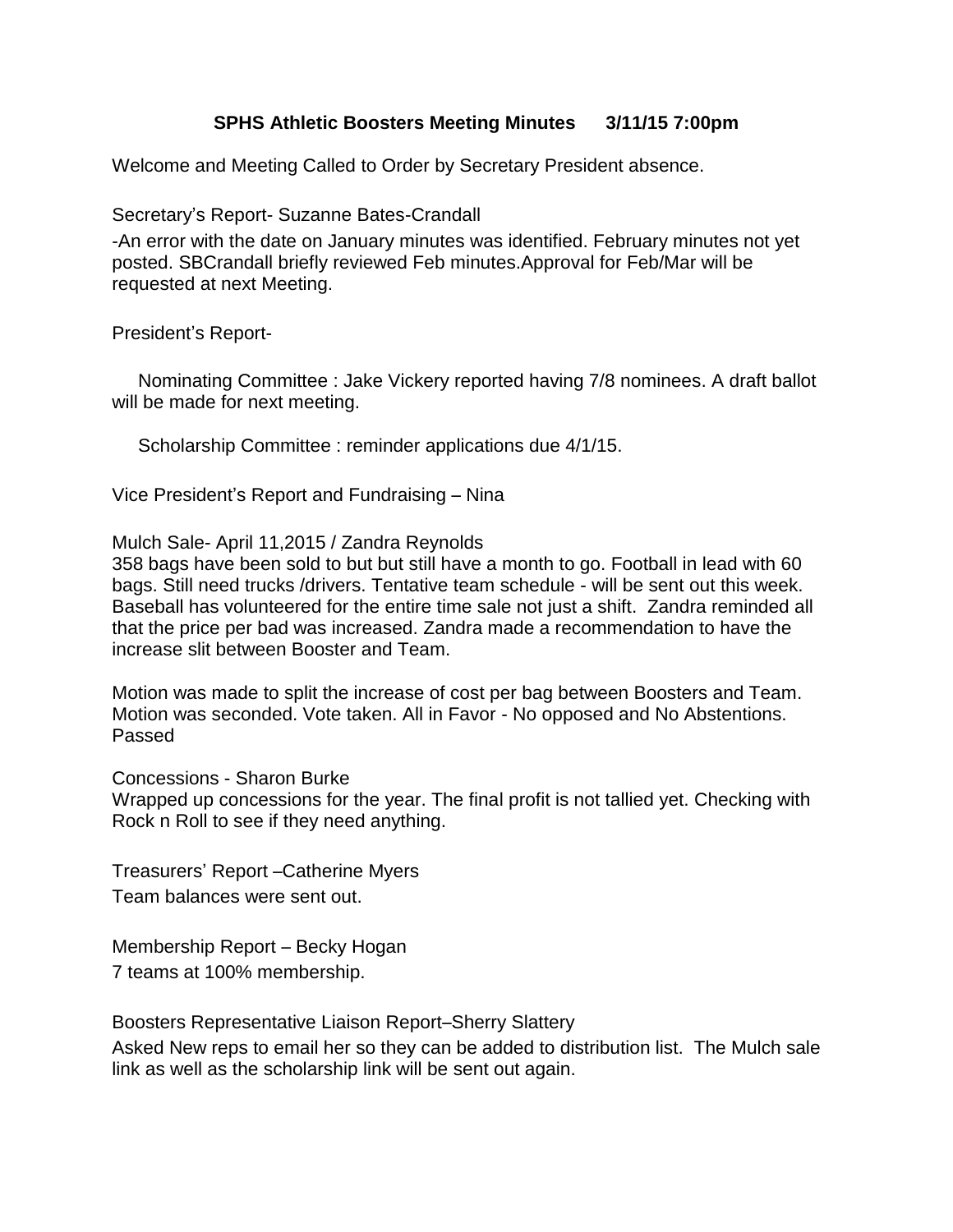Athletic Director's Report –Anthony Lopez, Asst AD

-Congratulated Paul Kalafos for his State Wrestling Championship. Swimming in State Championship this evening. Congratulations to Boys Indoor Track for County Championship and Girls Indoor Track for Regional Championship.

-Family ID process is running smooth.

-The preferred team attire vendor is (Shawn Cudzilo).

- Both Ice machines at kinder are now both inoperable. The cost to purchase and install is approx \$4,000/\$5,000). AD asking Boosters to purchase. Members asked about other options (renting one, packing ice and transporting to Kinder). Mr. Lopez will look into options and share at next meeting.

- Reminded everyone to drive safely and slowly at Kinder and please throw out your trash.

Administration Report - Mr.Smith

Meeting with Construction, County and Mr Dunbar provided additional savings. The current volleyball poles will be used in new school - providing additional funds for the PE department.

Action Items-

- AD request for \$1,000 for AD and Asst AD to attend the AD State Conference. Brief discussion regarding the cost of the conference was made. Cost for registration is \$300 each. The additional request was intended for lodging/meals.

A motion was made to reimburse \$1000 for AD and Asst AD to attend State Conference. A seconded motion was made.

Vote- All in favor - 7 / All opposed 10 / 0 abstentions

A motion was made to reimburse \$600 for AD and Asst AD to attend State Conference. A seconded motion was made.

Vote- All in favor 19 / all opposed 0 / 0 abstentions

New Business -

-A recommendation to add a Coach Representative to the Board of Directors was made.

- A concern regarding the safety of access to turf fields at kinder was made. Mr. Smith reported the County is aware and is working on resolution. In addition Parks and Rec will be leveling the bleachers.

- Tennis is requesting Boosters to pay for a banner (\$154) to hang at tennis court (St. Andrews) where matches are being held. Discussion was held and it was reminded that